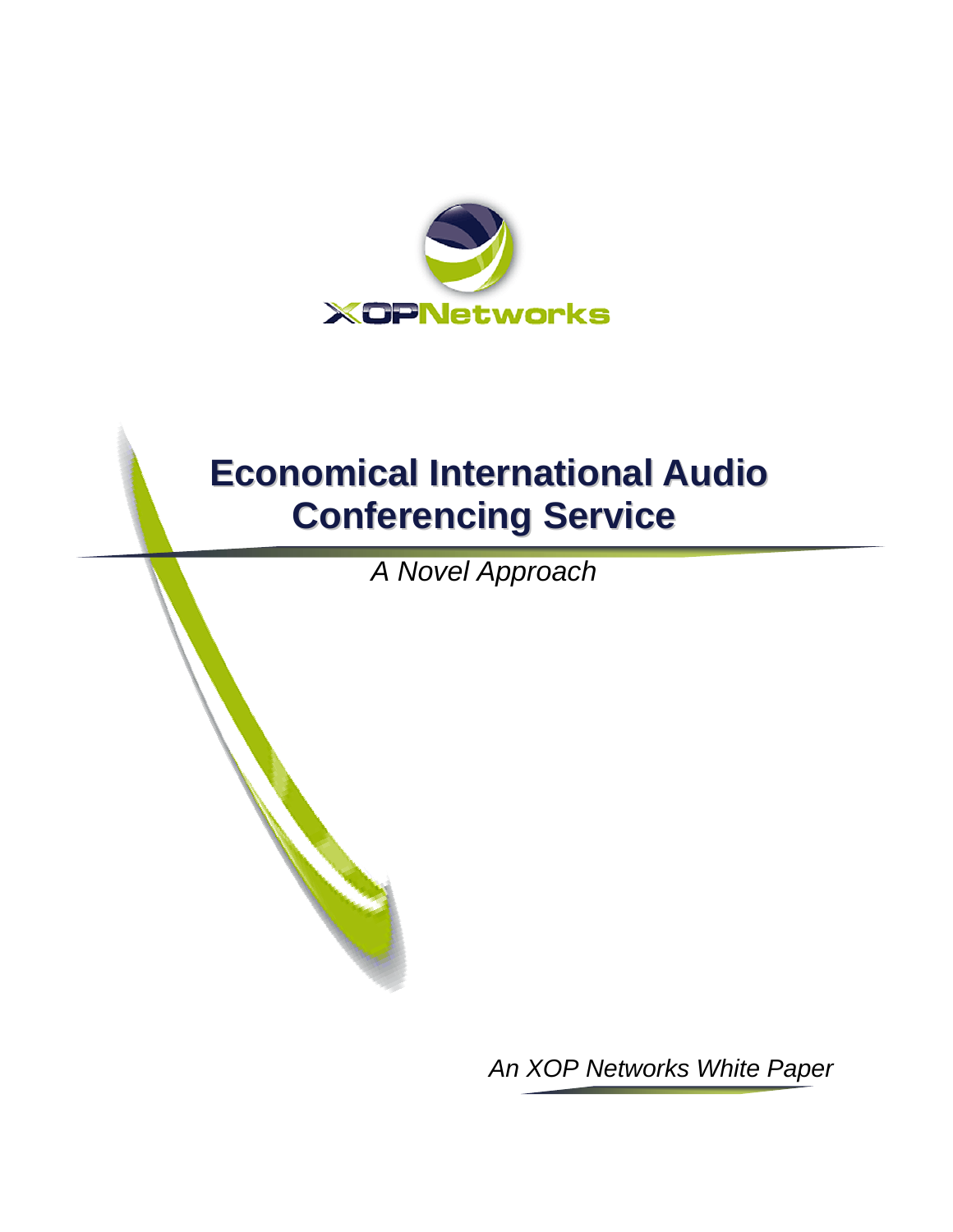#### <span id="page-1-0"></span>*What's Inside*

#### **[EXECUTIVE SUMMARY ....1](#page-1-0)**

**[INTRODUCTION.................2](#page--1-0)**

[THE CURRENT PRACTICE.........2](#page--1-0) [INTRODUCING XOP](#page--1-0) [NETWORKS](#page--1-0) [..............................................3](#page--1-0)

#### **[AUDIO CONFERENCING](#page--1-0)  [WITH BRIDGE-TO-BRIDGE](#page--1-0)  [CALLING CAPABILITY......4](#page--1-0)**

**[CONCLUSION](#page--1-0) ....................5**

# *EXECUTIVE SUMMARY*

In this era of outsourcing and "off-shoring" many multi-national corporations have set up offices in various cities in India. The staff members in these corporations routinely use audio conferencing for conducting project review meetings with their Indian counterparts.

This paper describes how conferencing is typically conducted today, how much it costs and how these costs can be minimized using the novel approach now available through XOP Networks.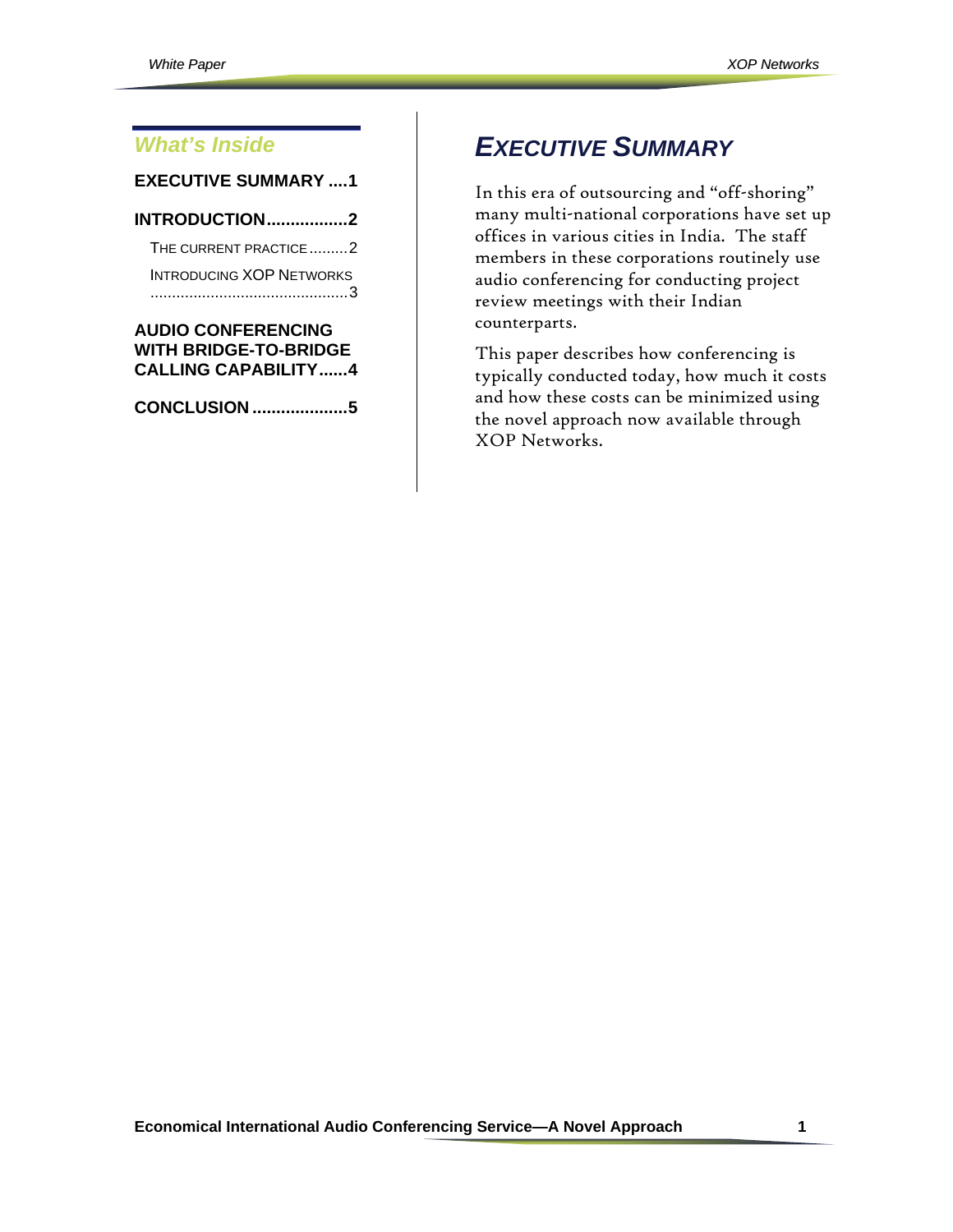### *INTRODUCTION*

India is 12 time zones ahead of the US. For example, when it is 10 am in Dallas, it is 8:30 pm (or 9:30 pm $^1)$  $^1)$  $^1)$  in New Delhi. For this paper, we will use a fictitious company ABC, Inc. headquartered in Houston with offices in Boston, San Francisco, and Chicago. Its Indian outsourcing partner has its headquarters in Hyderabad and has other offices in Bangalore, Chennai, and Mumbai. Let us also assume that ABC, Inc. uses audio conferencing service provided by a Tier 1 Conferencing Service Provider (CSP).

#### *THE CURRENT PRACTICE*

All involved parties utilize a US number to dial into the conference bridge. In the scenario described above, participants in India make international calls and participants located in the US make domestic long distance calls to dial into the CSP's conference bridge.

The CSP bills ABC, Inc. for the use of the audio conferencing service on a perminute, per-participant basis.



Figure 1. Current approach for International Audio Conferences.

I

<span id="page-2-0"></span><sup>1</sup> When Daylight Savings time is in effect.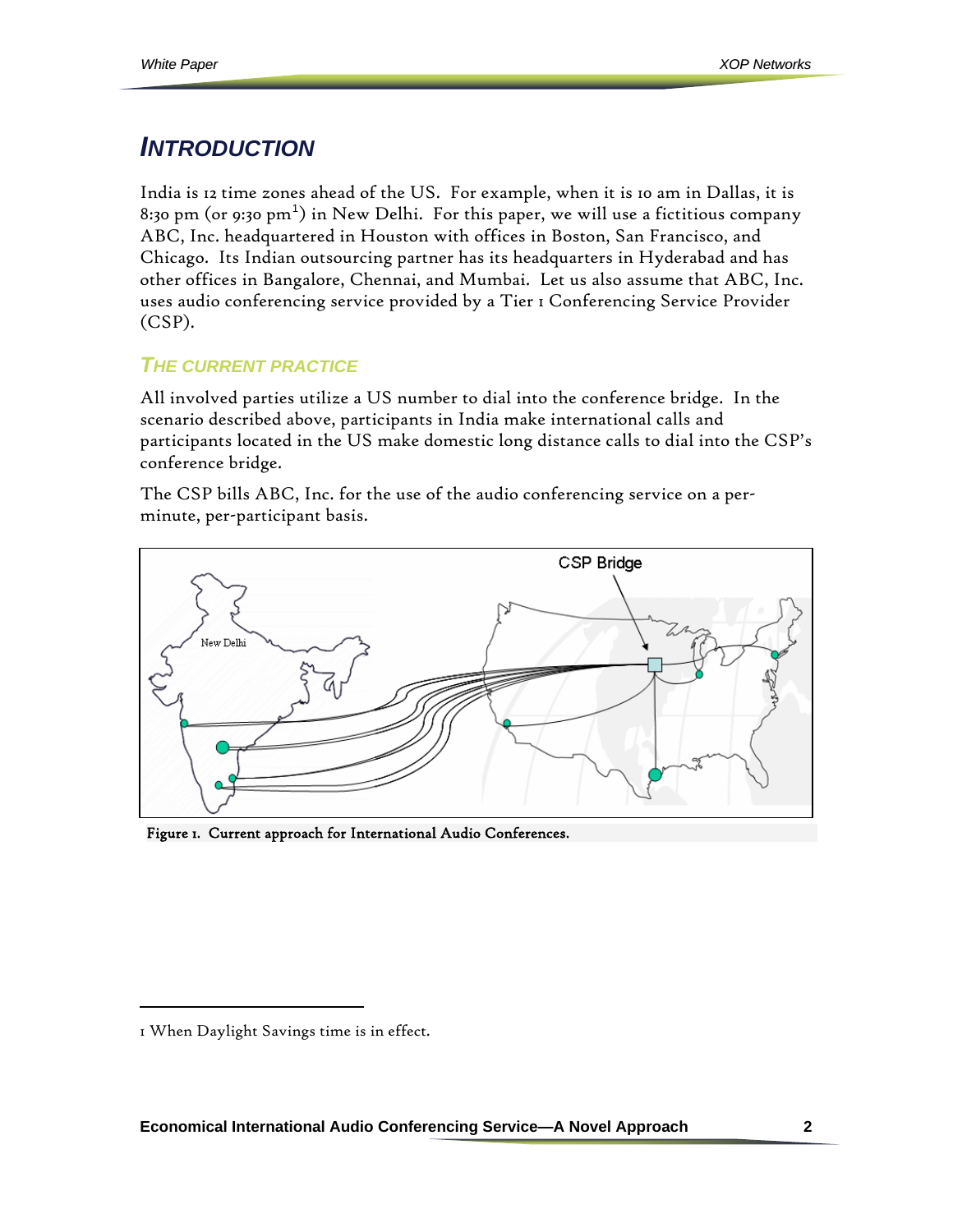Table 1 shows the average long-distance calling and audio conferencing rates prevalent today:

| Table I. Average long-distance calling and audio conferencing rates. |  |  |  |  |  |  |  |
|----------------------------------------------------------------------|--|--|--|--|--|--|--|
|----------------------------------------------------------------------|--|--|--|--|--|--|--|

| Call Type                                | Rate / minute |
|------------------------------------------|---------------|
| International call from India to US      | \$0.20        |
| Domestic long distance call within US    | \$0.07        |
| Domestic long distance call within India | \$0.03        |
| Cost of conferencing service in US       | \$0.10        |

Assume that an audio conference is held between eight people in India and four people in the US and that the audio conference session lasts for one hour. Table 2 shows the total cost of such an audio conferencing session using the CSP's bridge located in US.

Table 2. Cost of Audio Conference when hosted on a bridge in the US.

| Description                                                  | Values   |
|--------------------------------------------------------------|----------|
| Number of Indian staff members                               | 8        |
| Number of US staff members                                   | 4        |
| Call duration (minutes)                                      | 60       |
| Rate for international call from India to US (per minute)    | \$0.20   |
| Rate for domestic long-distance call in US (per minute)      | \$0.07   |
| Conference calling charge in US per participant (per minute) | \$0.10   |
| Cost of a conference call hosted on a bridge in the US       | \$184.80 |

#### *INTRODUCING XOP NETWORKS*

XOP Networks is a boutique audio and web conferencing service provider. The company is headquartered in Dallas, Texas with a branch office in New Delhi, India. It has deployed audio conference bridges at both locations. The conferencing equipment used by XOP Networks uses a unique bridge-to-bridge calling capability. This capability allows a chairperson to connect conferences occurring on two separate bridges with one international call.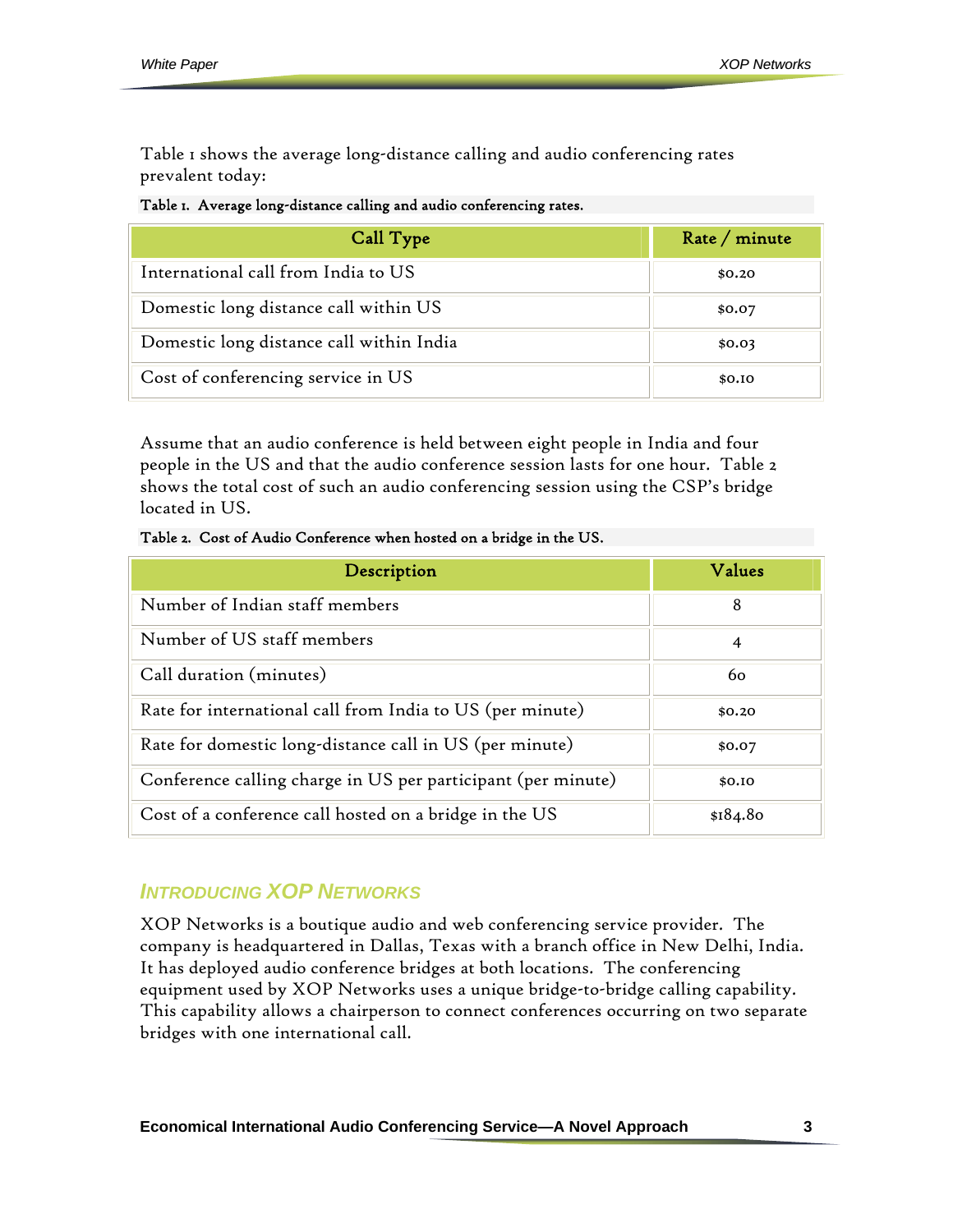$\overline{a}$ 

## *AUDIO CONFERENCING WITH BRIDGE-TO-BRIDGE CALLING CAPABILITY*

Currently, several operators provide discounted calling rates for international calls from the US to India. Prices range from 7–10 cents per minute. The regular undiscounted rates can be as high as 50 cents per minute. Typically, the discounted calls require two-stage dialing through an IVR session. For the following discussion, we assume that a chairperson located in the US can use an 8 cent per minute discounted service to dial from the bridge located in Dallas to the bridge located in New Delhi.



Figure 2. Audio Conferencing using XOP Networks' bridges-to-bridge call.

In order to set up a conference using bridge-to-bridge calling capability, the chairperson invites participants located in US and in India to two separate bridges, i.e., provides two separate dial in numbers and two sets of PINs. He/she can connect the two conferences ahead of time via the international call prior to the arrival of any of the participants. As participants arrive, they hear the same welcome tone as if they had dialed into a single conference.

The XOP bridges support several features that facilitate setting up and tearing down of the bridge-to-bridge international call. These include use of DTMF based inconference controls for stepping out of an ongoing conference, abbreviated dialing of an international call through a discounted carrier allowing automatic insertion of chairperson's ANI<sup>[2](#page-4-0)</sup>, making the call either via TDM or over VoIP trunk and automatically disconnecting the call upon conclusion of the conference at either end.

**Economical International Audio Conferencing Service—A Novel Approach 4** 

<span id="page-4-0"></span><sup>&</sup>lt;sup>2</sup> ANI - Automatic Number Indicator, refers to call originating number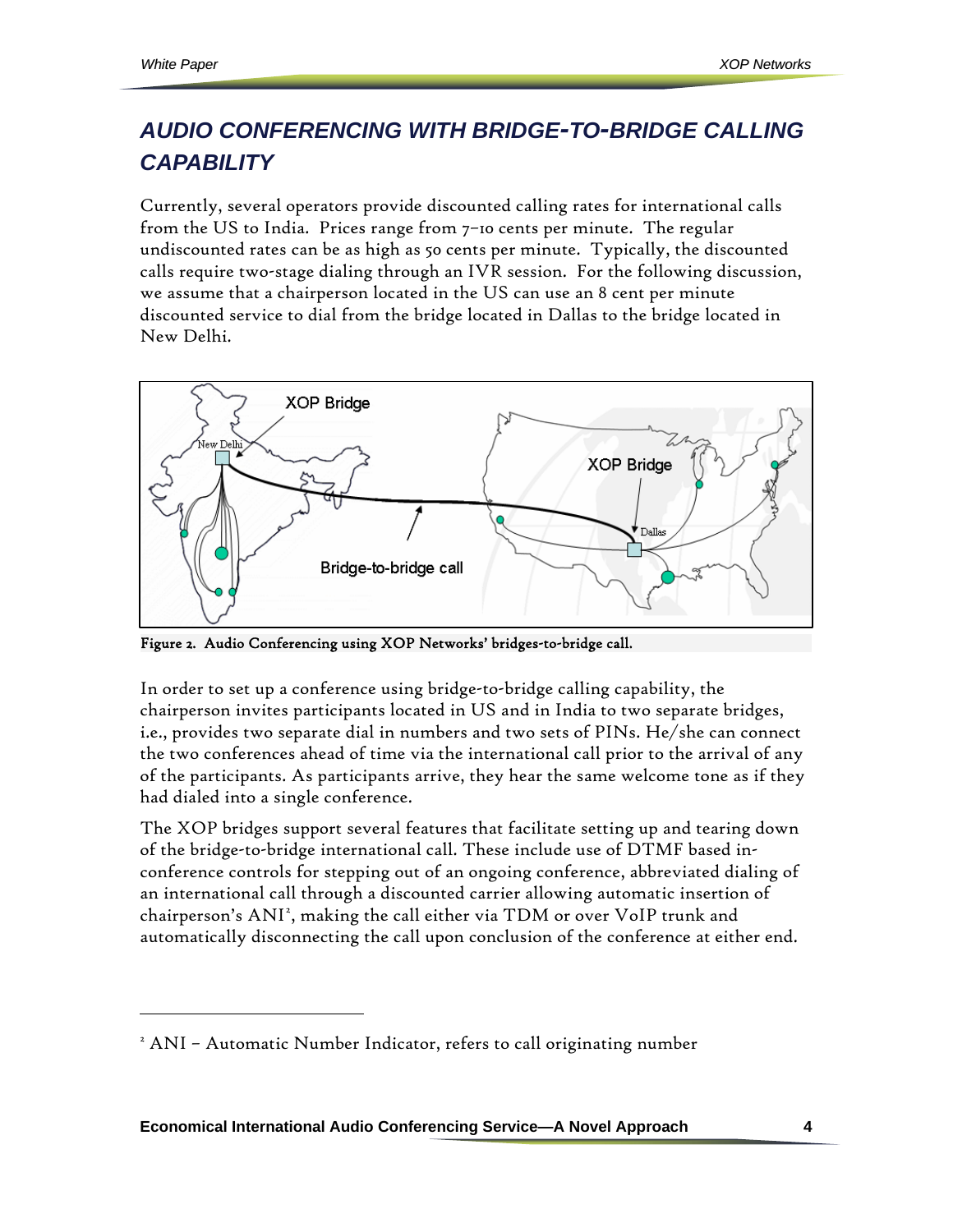Table 3 shows the cost of same audio conferencing session as considered in Table 2, but based on a bridge-to-bridge international call.

| Table 3. Cost of Audio Conference when hosted on two XOP bridges: one in India and one in the US. |  |
|---------------------------------------------------------------------------------------------------|--|
|---------------------------------------------------------------------------------------------------|--|

| Description                                                     | Values         |
|-----------------------------------------------------------------|----------------|
| Number of Indian staff members                                  | 8              |
| Number of US staff members                                      | $\overline{4}$ |
| Call duration (minutes)                                         | 60             |
| Rate for domestic long-distance call in India (per minute)      | \$0.04         |
| Rate for domestic long-distance call in US (per minute)         | \$0.07         |
| Cost of international call from US to India (per minute)        | \$0.08         |
| Conference calling charge in US per participant (per minute)    | \$0.10         |
| Conference calling charge in India per participant (per minute) | \$0.10         |
| Cost of a conference call hosted on two XOP bridges             | \$112.80       |

Comparing Table 2 to Table 3 shows that when using XOP Network's bridge-tobridge calling capability, the overall cost of hosting a conference is reduced by at least 40 percent. The percentage reduction is directly proportionate to the number of international calls that are replaced by a single international call. Our experience shows that for larger conferences involving 10–20 people, the percentage reduction can be as high as 50–60 percent. The cost can be lowered further by the use of 'unlimited long distance' for fixed monthly charge plans now routinely being offered by several traditional and VoIP carriers in US.

### *CONCLUSION*

By using the bridge-to-bridge calling approach described above, US corporations that routinely use audio conferencing with their Indian counterparts can maximize their teleconferencing budget. Even though the example considered in this paper highlighted audio conferencing with India, the scenario described is equally applicable to other countries as well.